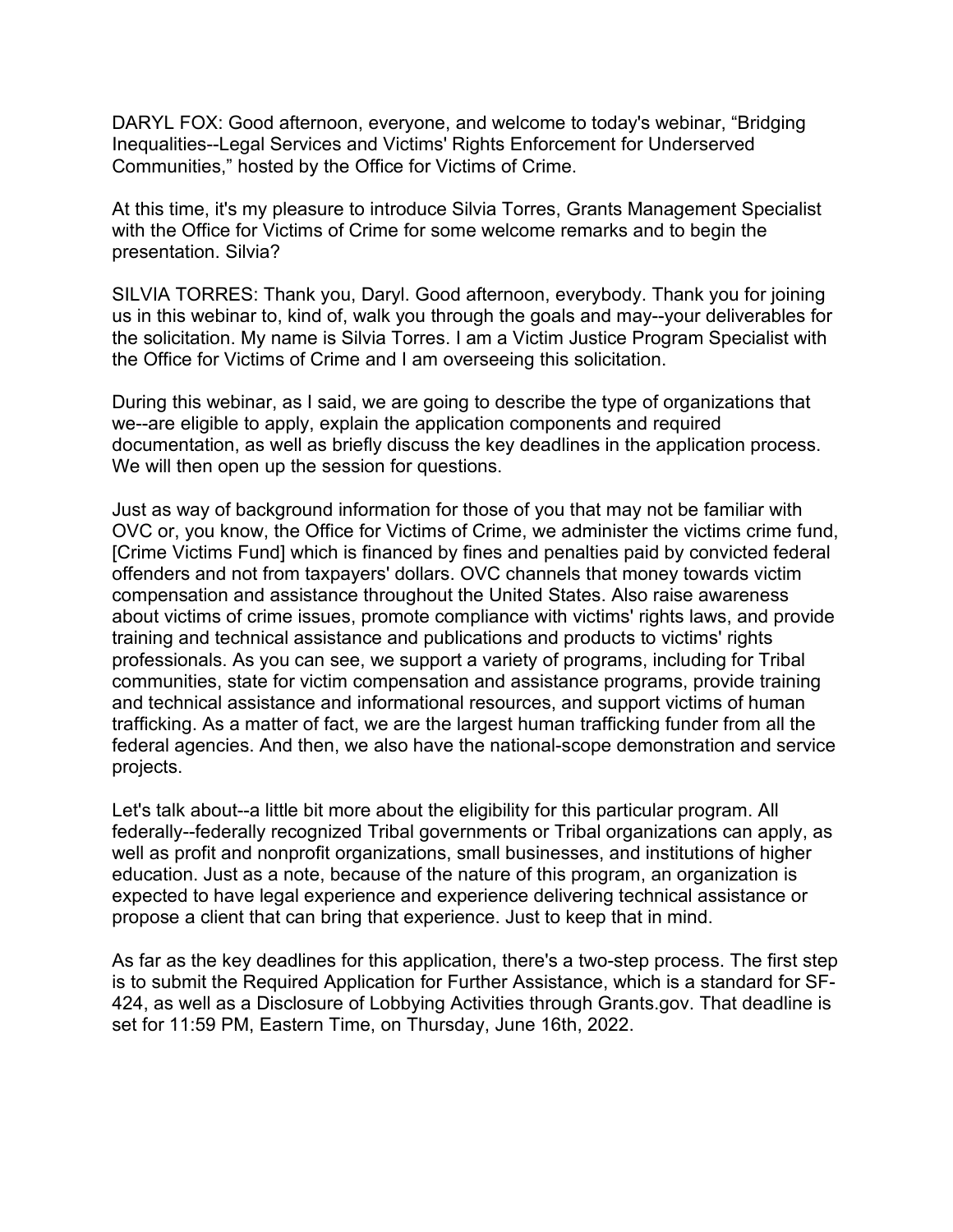The second step is to submit the full application, including all required attachments in JustGrants--@JustGrantsus.gov--I'm sorry. [JustGrants.usdoj.gov.](https://justgrants.usdoj.gov/) And that has to be submitted no later than 8:59 PM, Eastern Time, on Thursday, June 23rd.

I recommend that you review the "How to Apply" section in the [OJP Application](https://www.ojp.gov/funding/apply/ojp-grant-application-resource-guide)  [Resource Guide](https://www.ojp.gov/funding/apply/ojp-grant-application-resource-guide) and the JustGrants website for more information and resources and training on this. All grants, the notices of the selected applicants are expected to be issued not later than September 30th. And all awards have a starting date on or after October 1st, 2022.

Now, as far as the description of this program, some of the audience may know legal services are one of the most needed services by victims of crime. And for many years, obviously we have supported various initiatives to help meet this need. So this is also-- This need has been identified by survivors, service providers, advocacy administrators, and other allied professionals as that number one need that survivors need to rebuild their lives in the aftermath of crimes. So this program furthers our current efforts to increase the legal assistance to crime victims in underserved communities to improve their access to legal services and to better address the legal needs regarding their victimization and enforce their victims' rights.

What are the goals for this program? Well, within this program, we aim to concentrate efforts to support a fellowship of about 20 lawyers to be housed in organizations located in underserved communities across the United State--States, so that they can provide civil legal services to crime victims. In addition, to support the selected fellows, we envision the applicant to directly or perhaps with the aid of a partner to provide technical assistance to the legal fellows so that they can increase their knowledge on any needed legal topic and also to facilitate peer learning activities. The legal fellows will provide a presentation in civil and administrative proceedings at the appellate level to enforce crime victims' rights and on collateral matters. Civil legal matters affecting the victims' recovery may include but, obviously, not limited to housing, consumer finance, civil matters related to domestic violence, sexual assault, family law, fraud and identity theft, immigration, financial exploitation, and other matters related to victims' rights and recovery. Please note that tort and criminal defense matters are not allowed under this program.

The major deliverables that the award recipient will have to fulfill under this program are, first, to issue a competitive request for proposals, to seek those are--host organizations that will house the 20 leader fellows. And then in consultation with us, OVC, the organizations--we will select the organizations that will host the legal fellows. Third, the awardee will execute and monitor the 20, or perhaps less, subawards with the selected host organizations. And I say it could be less because it depends if a host organization wants to have one more fellow, legal fellow so that would be less subawards. Then--and the awardee will also host an annual meeting with all legal fellows. And, as I said, the awardee, either directly or indirectly, will provide technical assistance to those host organizations and to the fellows, throughout the course of their fellowship.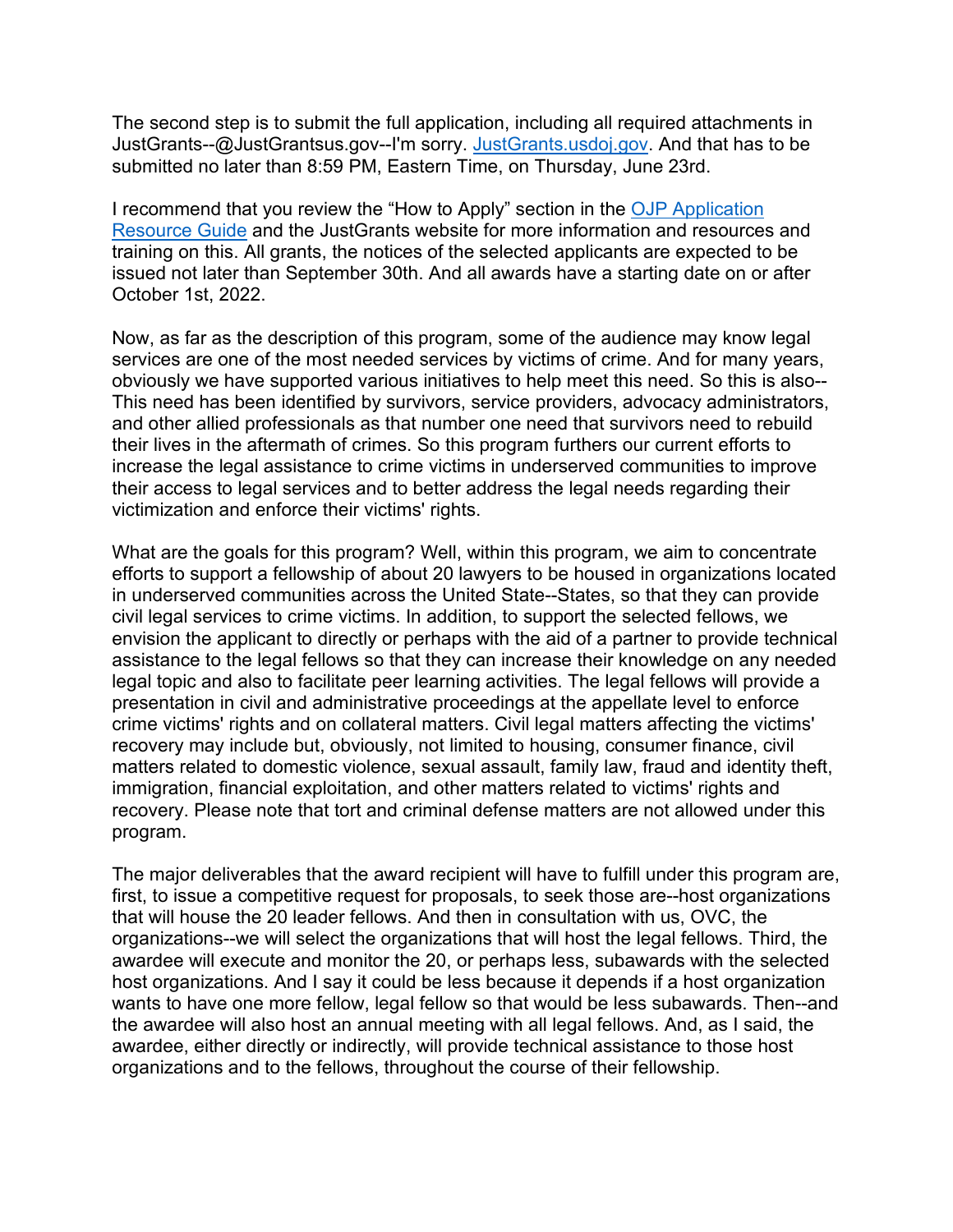This year, the Office for Justice Programs has some priority areas. And that's because OJP is committed to advancing work that promotes civil rights and racial equity, and increases access to justice, supports crime victims and individuals impacted by the justice system. And it also strength--it strengthens community safety, and protects the public from crime and evolving threats, and builds trust between law enforcement and the community.

So consistent with priority considerations supporting the Executive Order 13985, which is about Advancing Racial Equity and Support for Underserved Communities Throughout the Federal Government. So we, OVC, and OJP will give priority consideration to applications that will include projects that will promote racial equity and the removal of barriers to access an opportunity for communities that we have been- that have been historically underserved, marginalized, or adversely affected by inequality when making award decisions. And to receive this consideration, the applicant must describe how the proposed project or projects will address potential inequities and barriers to equal opportunity and to contribute greater access to services for underserved and historically marginalized populations.

The second consideration is giving priority consideration to applicants that can demonstrate that their capabilities and competencies for implementing their proposed projects are enhanced because of the applicant, or at least one of the proposed subrecipient, will receive at least 30 percent of the requested award funding as demonstrated in their budget and it identifies also as a culturally specific organization. So the applicant will have to demonstrate and describe in the narrative how they're being--they are a culturally specific organization or the subawardee. And should also specify which culturally specific populations are intended to, or expected to, be served or to have their needs addressed under the proposed projects.

And in terms of the federal award, while we wish we could make more awards because of the size of this fellowship, there will only be one award expected to be selected from the applications that are submitted. The maximum amount of the award will be up to \$5 million. The applicant has to budget for the fellowship stipends, fringe benefits, and travel, language access, indirect assistance to clients to facilitate their participation in legal action, for example, transportation, childcare expenses to attend court appointments, and the like.

And OVC may, in certain cases, provide additional funding in future years to awards made under this solicitation that perhaps is done through continuation awards. All awards are subject to the availability of the appropriated funds and to any modification or additional requirements that may be imposed by law. The--As you can see, the period of performance is expected to be October 1st, 2022 and that will be a 3-year program. Although, as clarification, the fellowship term is expected to be a 2-year fellowship.

And the type of award, this will be is issued as a cooperative agreement, which means that the OVC staff work closely with the grantee on the implementation of the award.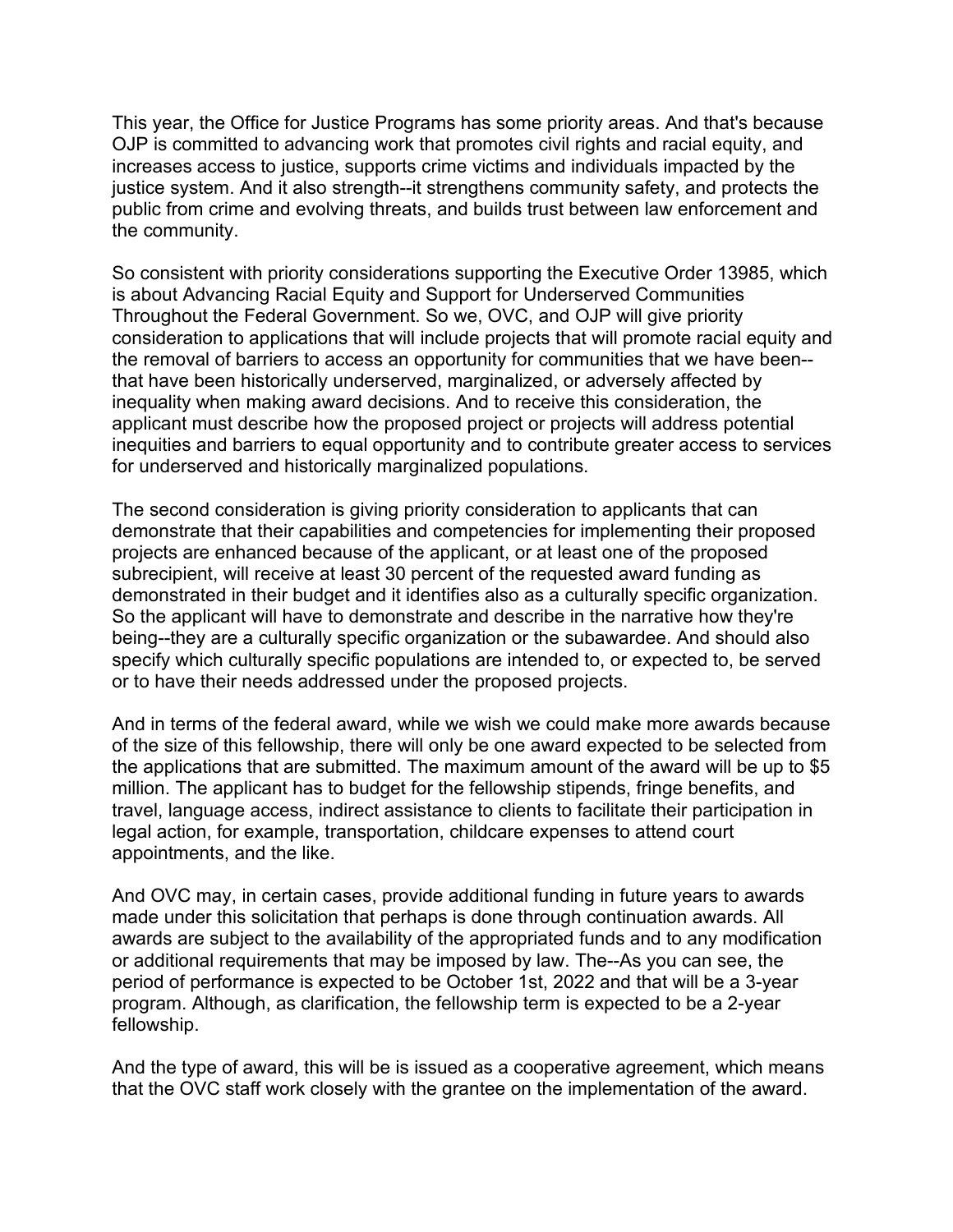And this is done through regular communication, calls, and like we call check-ins, to see where we are in the--in the progress of the project. And we also review and input on the materials to be developed through this program and provide input and recommend any changes in implementation.

Now, let's turn a little bit to discuss the application and the submission of the application for this program.

These are, on this slide, the Abstract, the Proposal Narrative, and the Budget Worksheet and the Budget Narrative are the elements that must be included in the application submission for it to meet what we call the basic minimum requirements, and that is for the application to be able to advance to peer review and receive consideration for funding. The Abstract has to become--completed in the JustGrants web-based form. And if you look at the solicitation, you'll see that it contains detailed information about each of these components, including font sizes, the number of pages, and, you know, each of these steps and what is--what is contained in each of these components. And please note that you have to adhere to the Proposal Narrative formatting requirements in order to--the app--for the application to be reviewed or to receive--not receive a lesser scope because of that. You would also have to identify which communities will be targeted throughout the proposed project. OVC describes the eligibility requirements and process for selecting the subrecipients for this award, meaning the host organizations that will have the legal fellows. And, also, describe how you will work with key partners, or other stakeholders, or perhaps subawardees who will assist in implementing the proposed program. Each of the--As you can see under the Proposal Narrative, each section has a percentage next to it. And that is the weight that is assigned to each of those components when the application is being peer reviewed. So you can see the project design and implementation, you have a 35 percent weight, as well as the capabilities and competencies, 30 percent. So being detailed and clear will, you know, enhance your score and--while the application is being reviewed.

For the Proposal Narrative, if you are looking for priority consideration for--under Priority 1A, you should address in this section how the proposed project will promote racial equity and/or the removal of barriers to access and opportunity, and to contribute to greater access to services for communities that have been historically marginalized, underserved, or adversely affected by inequality. And in this section, you should obviously include your goals, your objectives, and the activities and--that align with the solicitation for this program. Like I said just a couple seconds ago, we recommend to be brief, yet concise, and clear in your--in your narrative. And make sure that the information is consistent throughout your proposal. We recommend the objectives to be SMART, meaning specific, measurable, attainable, realistic, and time-bound.

Another key component of the budget application, the--I'm sorry, the application is the Budget Worksheet and Narrative, which is a web-based form. It used to be, that you could attach an Excel spreadsheet with the budget, but that's no longer the case. We recommend to break out--well, it's not like a recommendation it's more like a requirement. To complete each of the 3 years in that Budget Worksheet and--that will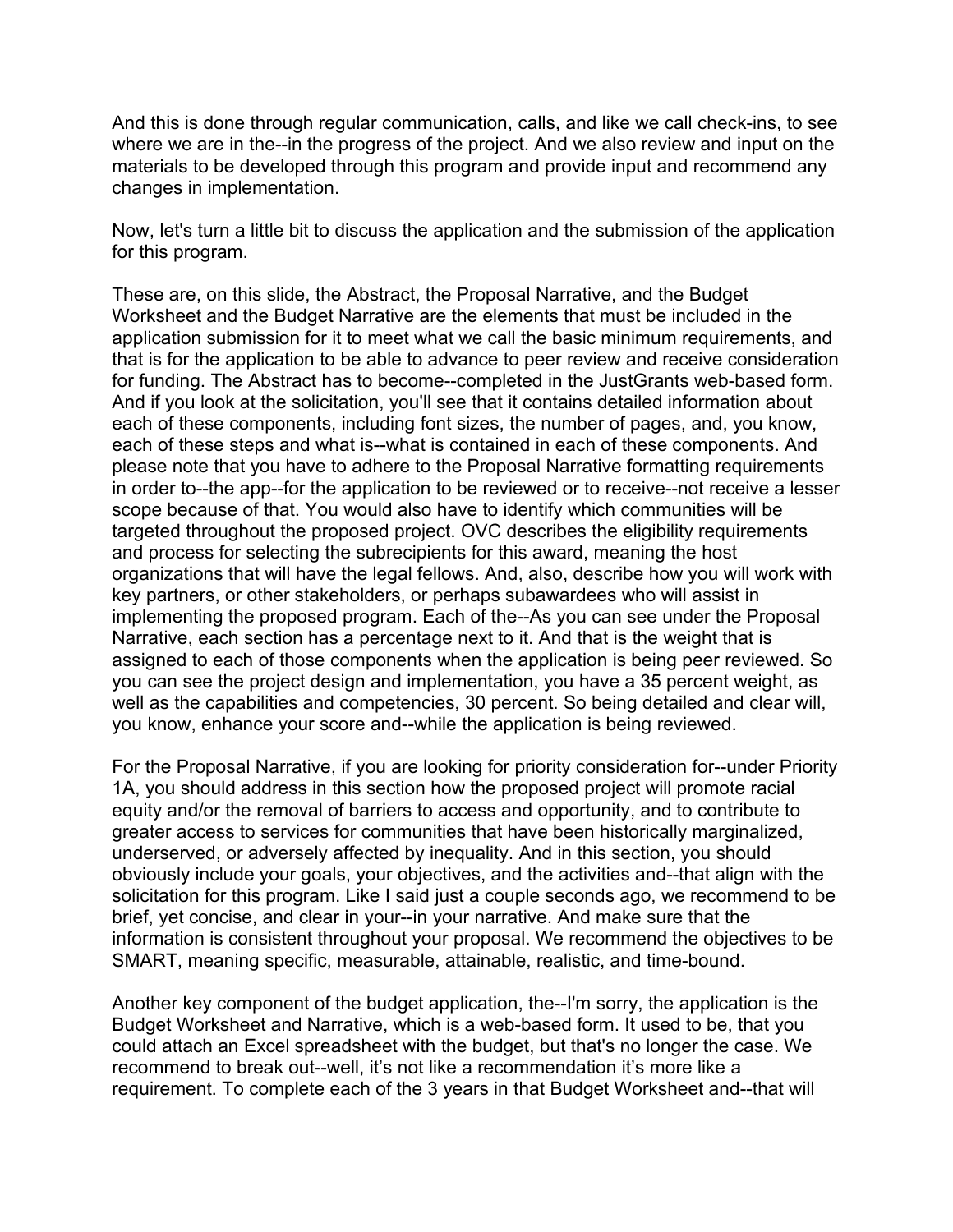create your summary page reflecting the 36 months of total funding requested for your project. Just as a reminder, as you work on your budget, you would have to allow enough allocation towards the fellowship expenses that I mentioned before that are required under this program, and not only the stipends and related other expenses for the fellows but for the direct assistants for the clients. In addition, if you're proposing a partnership to deliver the required TA or in other ways that you may propose, you would have to also allow funds for that purpose.

Just like with the--we recommend the SMART strategy for your narrative, we also encourage you to think about a SMART approach for your budget. So make sure that your costs are measurable. That your budgets are attain--budget items are attainable. That the--each of the items in your budget is accounted for so that, you know, your budget should be relevant to the timeline and your goals. And also that it's time-bound and broken down year by year or month to month, however you decide.

In this screen--sorry it's a little lengthy, but it lists the other documents there to be included and--as mentioned on the application checklist of the solicitation. We recommend that you use the checklist in your review prior to submitting your application. The DOJ Application Submission Checklist is another resource to aid you in developing your application.

So let's turn now into the Application Process.

As I said earlier during this session, the application is a two-step process. And the first application, which is through Grants.gov and the--which is the submission of the SF-424 and the Disclosure of Lobbying Activities is due by Thursday, June 16th by or before 11:59 PM Eastern Time. The second step is your full application submission into JustGrants, and that is due before or by 11:00--I'm sorry. 8:59 PM Eastern Time on June 23rd. It's okay if you want to enter your budget, or your preliminary budget, programmatic data in Grants.gov and then, update it later in JustGrants. I do encourage you to review the "How to Apply" section in the [OJP Grant Application Resource Guide](https://www.ojp.gov/funding/apply/ojp-grant-application-resource-guide) in the JustGrants website for more information, resources, and training.

I just wanted also to point out to you that as of April 4th of this year, the Unique Entity Identifier used across the federal government changed from the DUNS number to the Unique Entity ID, which is generated by SAM. And we are aware that there is a backlog issue with that because of the many requests for the entity validation, support requests that they have received. So what used to take about 48 hours, it's now taking 7 to 10 business days, or more. So this is obviously largely affecting new entities, for instance for SAM--in SAM.gov for the first time and entities that have changed their legal business or physical address. So what--how they are dealing with this backlog is that SAM.gov is providing like an automatic 30-day extension for expiring registrations and will be communicating the extension to the affected entities. So for that reason, I strongly encourage you to start the entity validation request as soon as possible, especially as I said, if you are a new or anything about your organization has changed,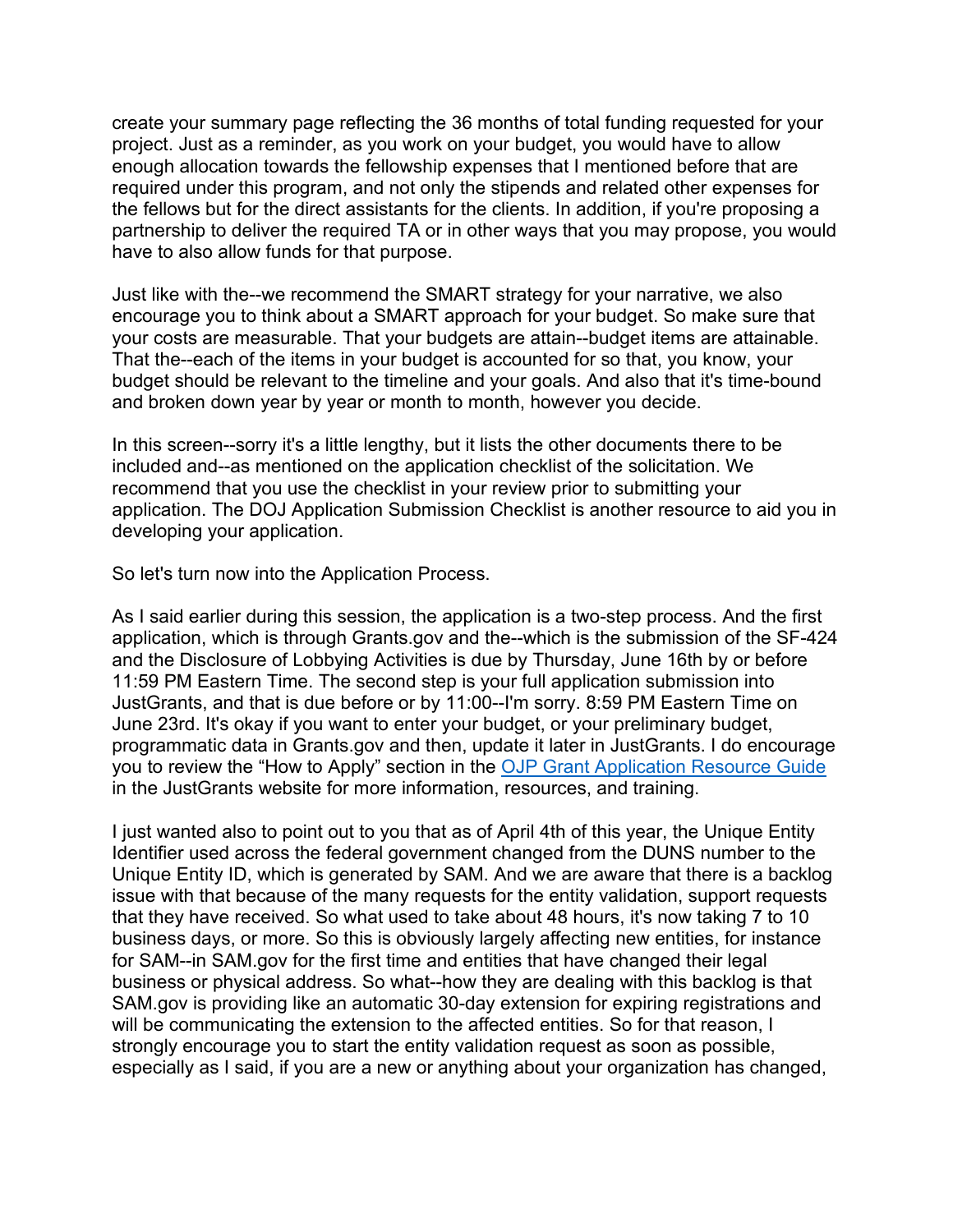the name or the address. Without that, obviously you won't be able to submit any of the required steps and documentation.

These are the web-based forms that must be submitted directly into the system. The system meaning JustGrants. The abstract, this solicitation-specific data submitted with the application, the goals, objectives, deliverables, and timelines, your budget, and the application disclosure of the--of duplication cost items.

And what to expect after you submit your application. Again, if this is your first time, you might wondering what the process is for you to submit your application. And the first thing is, as a--information or as a reminder, the Entity Administrator and Authorized Representative will be the point of contact for communications, so it's pretty important that you have the correct individual's name in those roles. They will be notified when the deadline for applications will be changed, if changed and notifications about when the application has been received from JustGrant--from Grants.gov. And, ultimately, the Entity Administrator will be the one to receive a notification, if the application is selected for an award. If you submitted your application, obviously the status will show as "submitted." You may also see a banner that indicates that it's past due. This banner indicates that the submission deadline has passed, not that the application is past due. That has created a little confusion amongst applicants.

JustGrants created a series of training resources on the DOJ website to aid you to get acquainted with the way--the way the system works and it has a series of Job Aid References--Reference Guides. Sorry. And that provides a step-by-step videos. And there is also written guidance with instructions with screenshots to help you work--walk through any of the tasks that you may want to complete in JustGrants. So I really recommend visiting the training resources and familiarize yourself, if you're not familiar with JustGrants.

The [OJP Grants Application Resource Guide](https://www.ojp.gov/funding/apply/ojp-grant-application-resource-guide) is--also provides guidance to applicants for the preparation and the submission to OJP of applications for funding. If this solicitation expressly will define any provisions in the OJP Grant Application Resource Guide. The applicants should follow the guidelines in this solicitation as to that provision. So any changes have to be followed. And you see at the bottom of the--of the screen of this slide, the website where you can visit the resource--application resource guide.

To assist potential applicants in developing strong proposals in response to our current funding opportunities, we have developed a series of educational webinars for anybody- -any interested stakeholder to learn more about the program objectives and submission requirements, such as this webinar. There are also a series of pre-application webinars that are recorded and available for viewing. So this is--if this is your first time applying for OVC funding, these webinars have--we have received pretty good reviews and most participants have found them very useful. We also encourage you just, if you are interested in further funding or further information from OVC, just to stay up-to-date on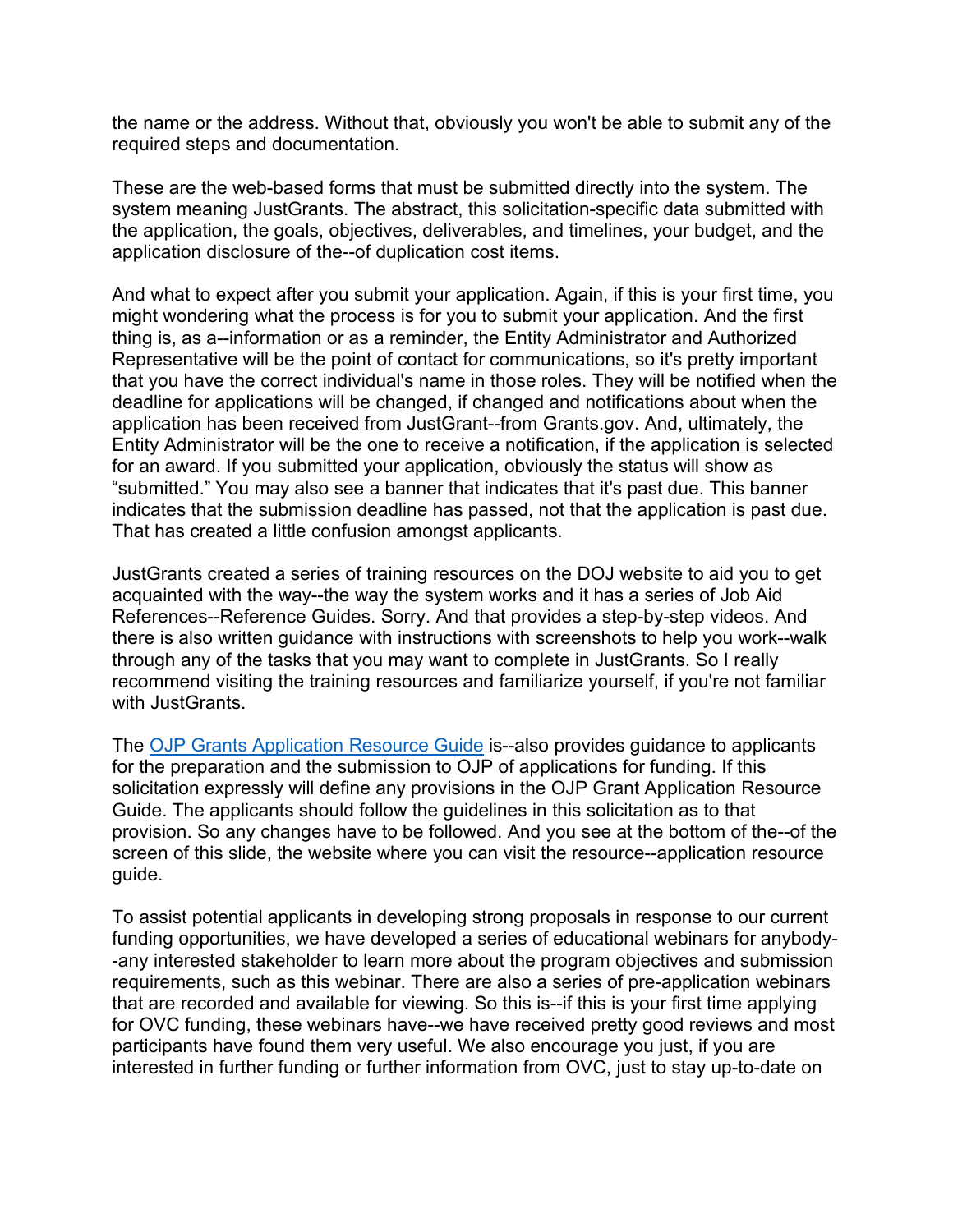the webinars and the current funding opportunities by reviewing our website, under Funding Opportunities.

This slide lists some of the important web resources available to you. I encourage you when--once this--the slides for this webinar are posted, to just take a quick look at that. Like I said, this might be resources for you and--to help you in the process of preparing your application.

And here's a list of contact information that will be important to you, again, as you prepare your application, and technical assistance, as well if you encounter any issues in submitting your full application into JustGrants. As you can--there is the phone number to call, 833-872-5175, and also their website, their email address to contact. And finally the OJP Response Center is available to you to provide technical assistance with programmatic requirements. That's their number, at the bottom of this slide, where they can be reached either by phone or also by email.

Again, this is the website where you can [sign up](https://puborder.ncjrs.gov/Listservs/subscribe_newsfromovc.asp) to stay connected and receive OVC- any and all OVC announcements.

We are also on social media. [Facebook,](https://www.facebook.com/OJPOVC) [Twitter,](http://www.twitter/ojpovc) [YouTube.](https://www.youtube.com/user/OJPOVC)

Okay. And that brings me to the end of my slides. And now we'll open it up for questions and I thank you for your attention and your time in participating in this webinar. Daryl, I turn it over to you. Thank you.

DARYL FOX: Thank you for that. What a good list of information there. Just a reminder, if you do have a question, the bottom right side of your screen, the box, send that to all panelists and we'll get through it in the time we have remaining.

Also, the recording PowerPoint transcript for today will be posted to the OVC website. We will be send a notice to the email you're registered with today once those are available, if you need to reference anything that was spoken to you today.

"So if the applicant is partnering with a TTA partner, must that be a subaward or a contract?"

SILVIA TORRES: In this case, because technical assistance is a requirement under this program or solicitation, that is considered a subaward because that subawardee will help you to achieve one of the goals of that program of the solicitation. So we consider it to be a subaward.

DARYL FOX: "Can you explain what it means for a host organization to be located in underserved communities? Does that mean the organization's physical office must be located in this jurisdiction or is it just for serving those in the underserved community?" So...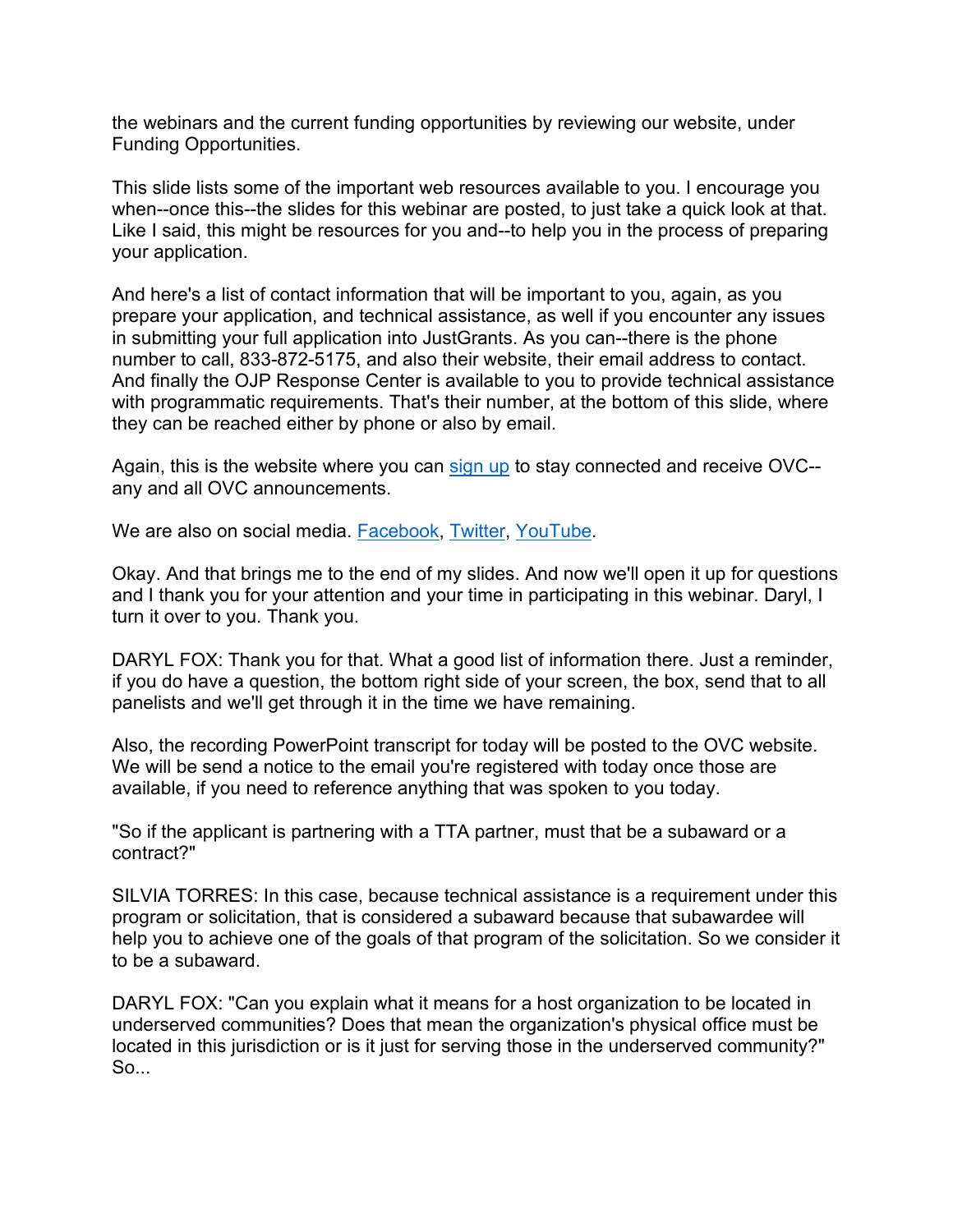SILVIA TORRES: I believe the office could be located in an--in--what is it called? In that underserved community. However, there has to be a clear relationship with the underserved community, and would have to describe that in your proposal how you have a presence in that community even though your office could be, let's say, 30 minutes away in any--another neighborhood.

DARYL FOX: The next question is similar to the one on the partnering of--the TTA partner. "If a TTA is proposed to be carried out by a different entity from the applicant, can they write the TTA partner in the proposal when applying instead of conducting a competitive procurement action post-award?"

SILVIA TORRES: Yes. They can include their partner in their application because as-I'm sorry, Daryl. As we said, if you--to the person asking this question, I recommend to take a look at the eligibility section. It does mention that you can come in with a proposed partner. However, only one entity can be named as the award--awardee or main applicant.

DARYL FOX: That's the end of the Q&A cue at this time. We'll just wait a few more moments. If you have a question, go ahead and enter that in. In the meantime, I'm going to put this slide up for important contact information. If you have any questions regarding either Grants.gov, the 424, LLL, JustGrants with the full application, or anything related to programmatic requirements and the solicitation itself, the OJP Response Center is going to be your main contact there. These have been entered in the chat as well. If you can, copy and paste the information.

"Is it okay to include additional program components, like summer law students fellows, in addition to attorney legal fellows?"

SILVIA TORRES: That would depend on the way that you propose to implement the project that you're thinking. We did not specify a--any particular order than the legal fellows. I hope that was clear.

DARYL FOX: "So the solicitation, it says fellowship expenses must include fellow stipends, fringe class, travel, etc. Can their proposed budget include those items other than stipends and fringe class to be combined into one for administrative efficiency or do they all need to be separate budget line items?"

SILVIA TORRES: They should be separate line items. We want to ensure, for instance, for the reviewers to understand what the stipend for each of the fellows will be, as well as, I guess, ensure that the fringe benefits and that the travel costs are included. And if you are proposing like in-kind, which in-kind is not required for this solicitation, but if you're, for instance, proposing in-kind, that has to be described in the Budget Narrative and obviously in your Program Narrative as well.

DARYL FOX: And just some more clarification on the TTA provider. "They're just trying to confirm that applicants that propose a subaward TTA provider in their application are